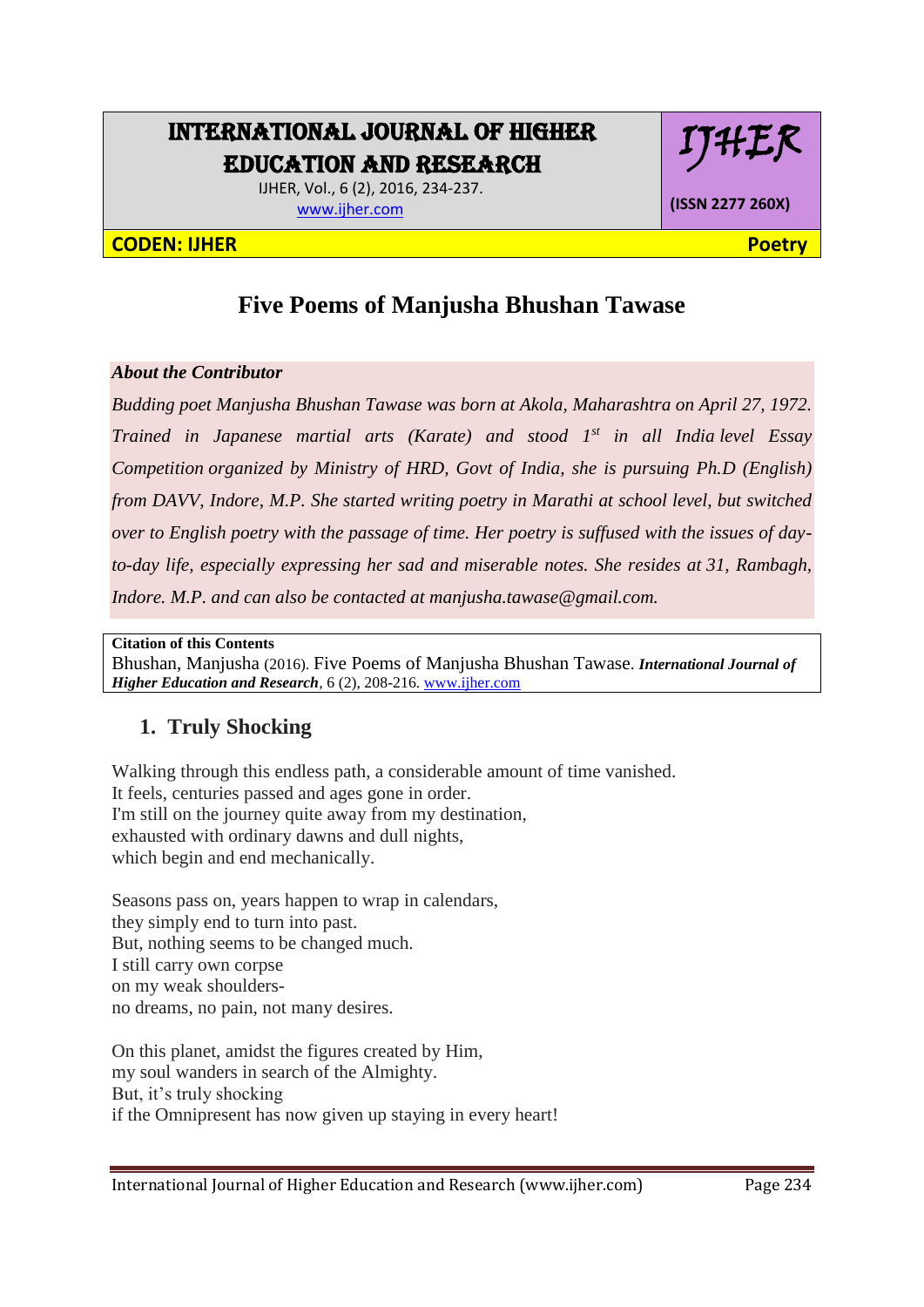### **2. I Miss You**

Baba, I miss you and our small home in the native, and those zigzag dusty roads, greenery and that beehive.

When lonely, I recall those fond memories. for a while it relieves me from woes and worries, I miss that golden sunrise and the red hot fireball in the west, and those chirping happy birds returning to their nests.

I miss the wild winds and that strongly pouring rain, and that croaking of frogs, creatures and water gushing to drain.

I still recall the beautiful shawl of beams wore by pastures, that emerald motherland adorned with wild ruby topaz flowers. Baba, I miss those stretches of fields and the tracks for train, those rustic funny friends and small houses in the lane.

I still remember chasing colourful butterflies and cute birds, enchanting rain, sun, winter, paper boats, ponds and cow herds. Baba, I miss those misty mornings and gems like dews, and that clear rainbow and the sunset sky with scarlet hues.

I miss the dawn in summer and those starry nights with dark skies, Ah! How I loved to watch the Orion, the Great Bear and felt mesmerized! I miss that sharing of chocolates with siblings and even candies of ice, gone are those days, but those spellbound memories were very nice.

But Baba, fields, pastures, creatures, the sunrise and even that marmalade sphere in the west, nothing is as precious as your love and our warmer rural nest. I want to take a high flight towards the native, enjoy there and roam, to my heart's content; I wanna stay in our countryside home.

### **3. Will You Be My Messenger?**

I love to watch you dear bird, taking up and down flights, tell me, will you be my messenger, o strong winged kite? I want you to go to my native land and visit my daddy's home, go in throng, enjoy moving with friends, do not travel alone.

On the way you will find tall teaks and oaks wearing golden crowns, wildflowers and berries, lovely creatures, snakes yellow and brown. Stop for a while at the end of Satpura's deciduous forests, Sit quietly on a tree, close your eyes and have some rest.

To proceed further, follow the fragrance of numerous flowers,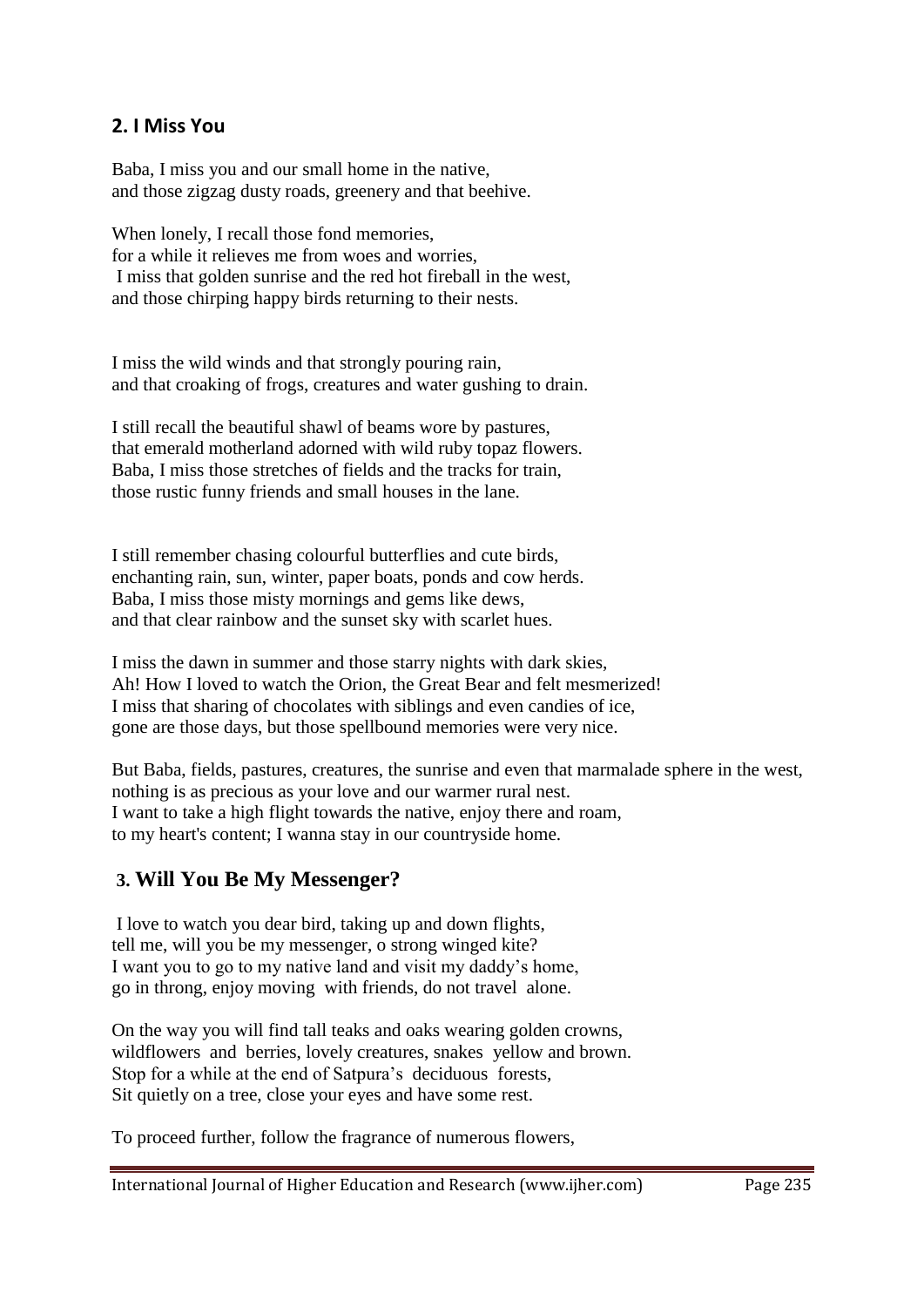have a glance at cute dancing buds wearing all rainbow colours. If you happen to witness peacock's unique family parade, it means hilly region is over; lush green plains have been started.

In the evening, watch stretches of fields wrapped in saffron envelope, and the ultimate scene at horizon, the sky and the earth lovingly mix up. In the dusky twilight, if witness innumerable different shadows, do not bother, all creatures are friendly in my region's meadows.

When you see lines of parrots chirping and resting on electric cables, it is a mark of nearby spring almost dry with plenty of pebbles. The pastures and bushy lands look extremely beautiful, loving breezes of my land will pamper you, to your heart's brimful.

Now your destination is close, follow the dusty trail towards my home, focus on rose fragrance to reach easily, need not to roam. You will find a strong, sincere and hardworking man, he is my dad. Please do not forget to tell him, his fond birdie is well and not at all sad.

Tell him, over the long stretches of Satpura hills I get his heartbeats, I follow his teachings, and respect my neck's strand of black beads. Also tell him, I love my prince and honour the vermillion in my hairline. His teachings often help me to carry on life, at duties, I am always fine.

Tell him not to worry but feel proud, for his daughter is still doing her best, facing very firmly the difficult challenges of life, to qualify the fate's test. I shall be thankful to you dear bird for delivering a daughter's message, I know I dwell in the heart of his heart, and daddy craves for my happiness.

## **4. If So…**

Heartiest welcome to you dear Monsoon's messenger! Please be my friend and not the stranger.

Come over and over again; with thy precious gems called rain.

I wait earnestly for thy showers; not just rain, Oh ! Pitter-patter flowers.

With thy showers when the nature bathe, does it create bonds of love and faith ?

If so  $\sim$ please think of your beloved earth, and me and seeds...... eager to sprout, please pour out and out!